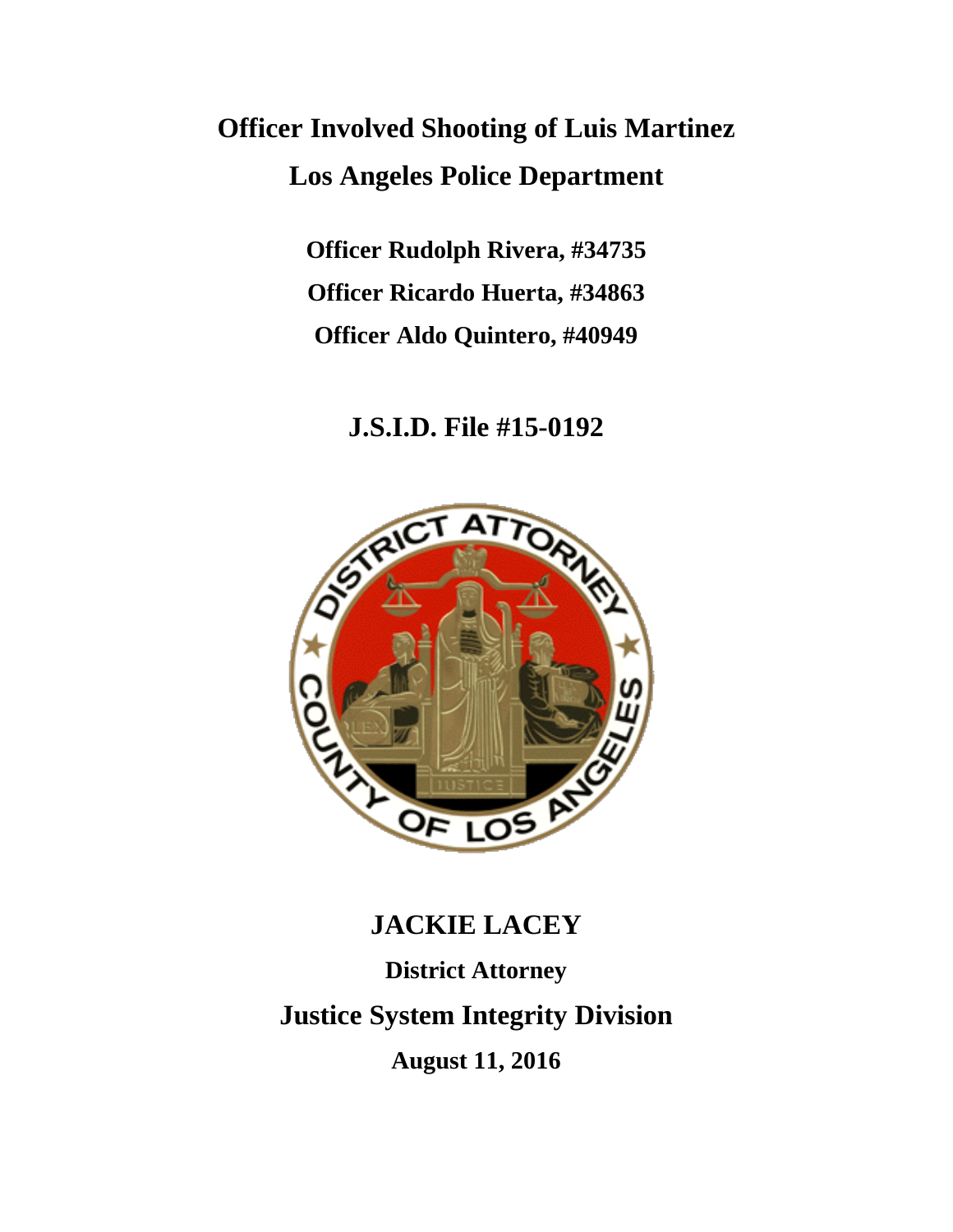#### **MEMORANDUM**

- TO: COMMANDER ROBERT A. LOPEZ Los Angeles Police Department Force Investigation Division 100 W. First Street, Suite 431 Los Angeles, California 90012
- FROM: JUSTICE SYSTEM INTEGRITY DIVISION Los Angeles County District Attorney's Office
- SUBJECT: Officer Involved Shooting of Luis Martinez J.S.I.D. File #15-0192 F.I.D. File #031-15
- DATE: August 11, 2016

The Justice System Integrity Division of the Los Angeles County District Attorney's Office has completed its review of the April 21, 2015, fatal shooting of Luis Martinez by Los Angeles Police Department Officers Rudolph Rivera, Ricardo Huerta and Aldo Quintero. It is our conclusion that the officers acted in lawful self-defense and defense of others.

The District Attorney's Command Center was notified of the shooting on April 21, 2015, at approximately 5:13 p.m. The District Attorney Response Team responded and was given a briefing and a walk-through of the scene.

The following analysis is based on reports prepared by the Los Angeles Police Department (LAPD), submitted to this office by detectives with the LAPD Force Investigation Division. Officer Rivera's compelled statement was considered as part of this analysis. Officers Huerta and Quintero's compelled statements were not considered as part of this analysis.

#### **FACTUAL ANALYSIS**

 $\overline{a}$ 

On April 21, 2015, at approximately 4:25 p.m., Monica Ramirez telephoned 9-1-1 to report that her husband, Luis Martinez, had stabbed himself with a knife. Ramirez stated that Martinez was depressed and in need of emergency medical treatment.<sup>1</sup> Ramirez told investigators that she had entered their bedroom and observed Martinez seated in his wheelchair with the front of his shirt covered in blood and a kitchen knife lying across his lap. Martinez refused to go to the emergency room. Ramirez removed the knife from Martinez and placed it on the kitchen counter before calling for an ambulance.

<sup>&</sup>lt;sup>1</sup> Martinez sustained a broken hip on January 22, 2015, when he fell three floors to the interior courtyard at his apartment complex. It is unclear whether he intentionally jumped or accidentally fell over the railing. Martinez was unable to work and his unemployment benefits were ending soon. Martinez used a wheelchair during his recovery, but was not paralyzed.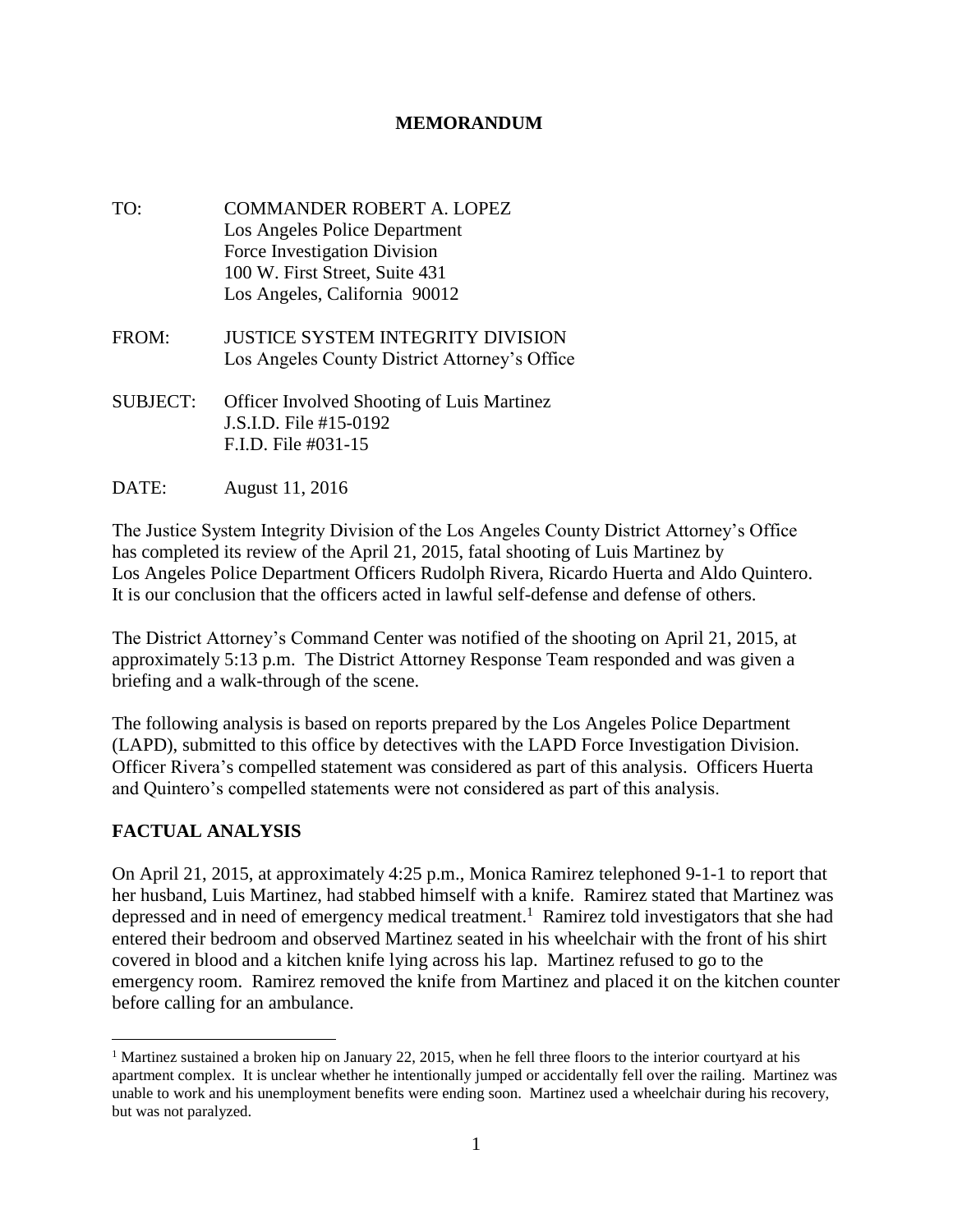LAPD Officers Aaron Skiver and Ricardo Huerta were working uniformed patrol when they received a radio call of an attempted suicide at 3414 Manitou Avenue, Apartment 403, in the City of Los Angeles. The call indicated that Martinez had stabbed himself, but was no longer armed. The officers responded to the location and met with LAPD Officer Aldo Quintero. Skiver pried open an exterior stairwell door to gain entry into the secured complex. Skiver and Quintero proceeded up to the fourth floor while Huerta remained at the stairwell door to allow additional responding officers access into the complex.

Skiver and Quintero reached the fourth floor and observed Ramirez waving at them on the opposite side of the exterior walkway. 2 The officers met Ramirez outside of her apartment and briefly discussed what had happened with her husband. Skiver confirmed that Martinez was no longer in possession of the knife. Skiver and Quintero stepped into the threshold of the apartment and observed Martinez seated in a wheelchair in the living room facing the front door. 3 Martinez did not have anything in his hands. A substantial amount of blood covered his shirt from the middle of his chest down to his waistline. Martinez was in obvious need of medical attention and Skiver approached him in order render aid. Quintero remained in the kitchen.

Skiver asked Martinez what was wrong and where he was injured. Martinez did not answer him. As Skiver came within five feet of Martinez, Martinez pushed himself backwards in the wheelchair with his feet until he was stopped by a sliding glass door. Skiver continued to approach Martinez and told him that he was there to help him. Martinez reached beneath his right thigh and removed an eight and a half inch knife that he had been concealing. Martinez pointed the knife at Skiver. Skiver announced, "He's got a knife! He's got a knife!" and stepped back into the kitchen. 4 In fear for his safety, Skiver and Quintero drew their service weapons and pointed them at Martinez. The officers escorted Ramirez from the apartment and took cover behind the front doorframe.

Martinez stood up from the wheelchair and walked toward the officers with the knife extended in his hand. He stopped when he reached the couch and stared at the officers. It appeared to Skiver that Martinez was trying to decide what to do next. Martinez walked backward to his wheelchair and sat back down. A few moments later, Martinez stood up again and approached the officers with the knife still pointed in their direction. Skiver repeatedly ordered Martinez to drop the knife in English while Quintero gave similar orders in Spanish. The officers also attempted to reassure Martinez that they were there to help him and nobody wanted to hurt him. Martinez never said anything to the officers and did not comply with their orders.

 $\overline{a}$ 

<sup>&</sup>lt;sup>2</sup> The four-story building surrounds an open air courtyard. A walkway runs in front of those units that open up onto the courtyard. Apartment 403 is located on the back side of the building and does not face the courtyard. A short corridor connects the main walkway to a ten foot landing. The front door to the apartment is located on the left side of the landing and a small alcove is located on the right side of the landing.

<sup>&</sup>lt;sup>3</sup> The front door opens up into a small kitchen area. A kitchen table sits just inside the front of the door. The kitchen table abuts against the back of a couch that faces into the living room. There is a hallway on the left side of the living room that leads to several bedrooms and a bathroom.

<sup>4</sup> The investigation determined that the knife Martinez had in his wheelchair was not the same knife he initially used to stab himself. The knife taken from Martinez by Ramirez was recovered from the kitchen countertop.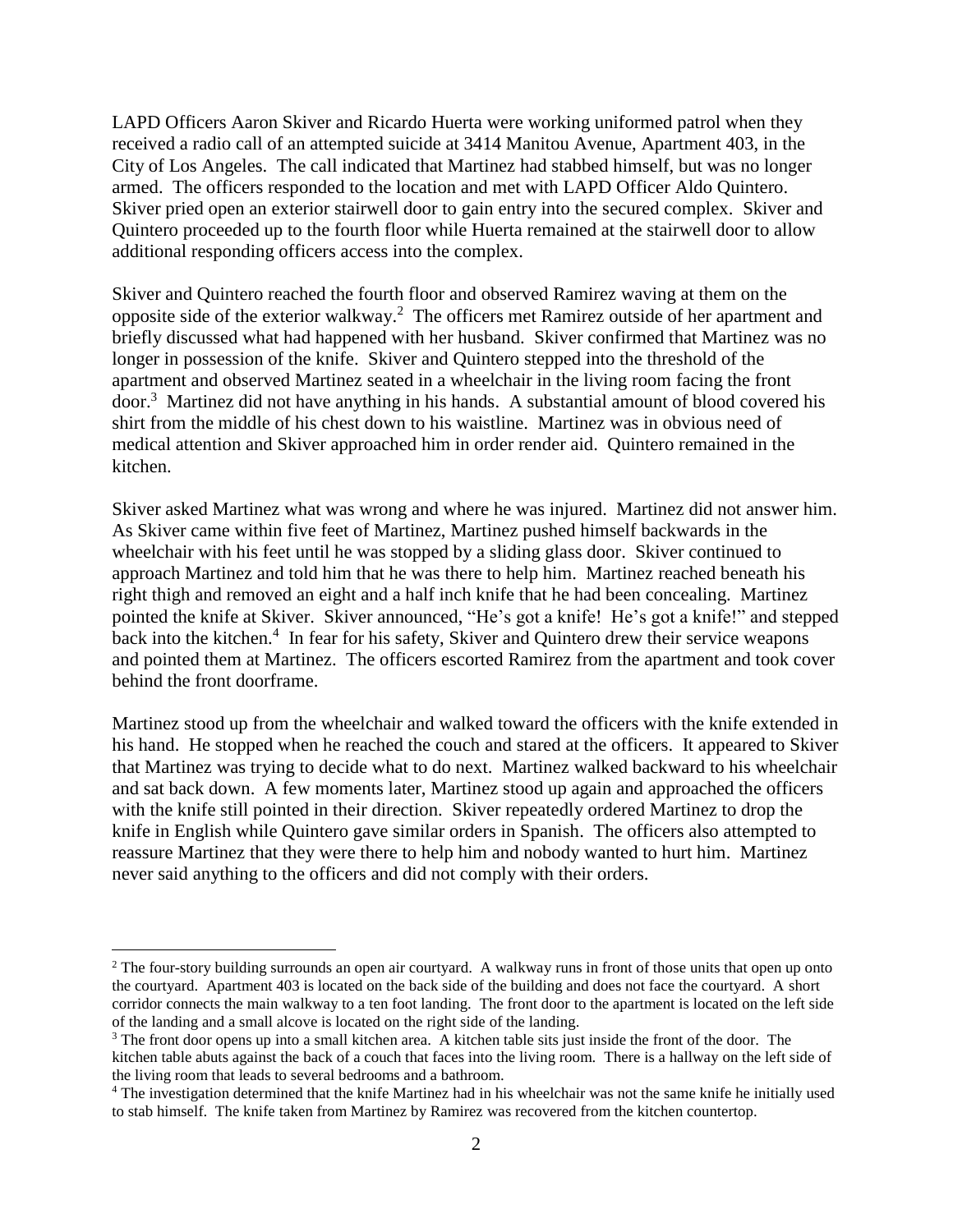By that time, Huerta, as well as, LAPD Officers Rudolph Rivera, Jack Tuck and Detective Steven Juarez were on the landing outside of the apartment.<sup>5</sup> Rivera and Huerta approached the front door and Rivera observed Martinez getting up and down from the wheelchair and pacing back and forth in the living room while pointing a knife in his right hand. Rivera drew his service weapon and ordered Martinez to raise his hands. Skiver advised that they needed a Taser and asked Tuck to retrieve one from his patrol car. As Tuck ran downstairs, Juarez broadcast a request for a Taser and beanbag shotgun over the radio.

Martinez walked toward the officers and placed the knife into his chest and began pounding on the handle. Martinez continued to advance on the officers and walked into the kitchen. Rivera, Quintero, Huerta and Skiver backed away from the front door while ordering him to stop and drop the knife.<sup>6</sup> Martinez ignored the orders and slowly advanced to the front door and exited the apartment. As Martinez continued his advance, Quintero, Huerta and Skiver retreated back into the entrance of the corridor that led to the main walkway. Rivera retreated back into the small alcove.

Martinez stopped outside the front door, one to two steps from the corridor where Quintero, Huerta and Skiver were positioned to his right. A four-story drop over a railing was to Martinez' left. Rivera stood less than ten feet in front of Martinez in the alcove with his service weapon pointed at him. Martinez looked directly at Rivera with the knife pointed toward him. Rivera repeatedly ordered Martinez to raise his hands. Martinez ignored the orders and lunged toward Rivera with the knife. Rivera had nowhere to escape. In fear for his life, Rivera fired one round from his service weapon striking Martinez. Martinez fell to the ground with the knife still in his right hand.

Martinez pushed his upper body off the ground with his left hand and looked up at Rivera who was now two to three feet in front of him. With the knife extended toward Rivera, Martinez thrusted toward him while swinging the knife. In fear of being stabbed, Rivera fired another round from his service weapon. Simultaneously, Huerta fired one round from his service weapon and Quintero fired twice at Martinez. Although Skiver believed that Rivera's life was in jeopardy, he was unable to fire his service weapon because Quintero and Huerta were in his line of fire. Martinez fell back to the ground.<sup>7</sup>

Skiver stepped between Quintero and Huerta and kicked the knife from Martinez' hand. Personnel from the Los Angeles City Fire Department, dispatched to the original call, arrived on the fourth floor seconds after the shooting. Martinez was transported on a gurney to an awaiting ambulance where he was pronounced dead after efforts to save his life were unsuccessful.

A subsequent autopsy determined that the cause of death was multiple gunshot wounds. Martinez sustained a gunshot wound to the upper chest, lower abdomen and three to his upper

 $\overline{a}$ 

<sup>5</sup> Rivera and Tuck were in uniform, Juarez was in plainclothes.

<sup>6</sup> Rivera and Skiver stated that it was their intention to create distance between themselves and Martinez until the less lethal weapons arrived.

<sup>7</sup> Juarez had walked Ramirez to a neighbor's apartment and did not see Martinez exit the apartment. Juarez observed the officers backing away from the front door and heard them say, "Drop it. Drop it. Stop. Stop. Don't do it," followed by one gunshot. Juarez then heard the officers say, "Drop it. Drop it. Stay down. Don't do it. Stay down," followed by three to four more gunshots.